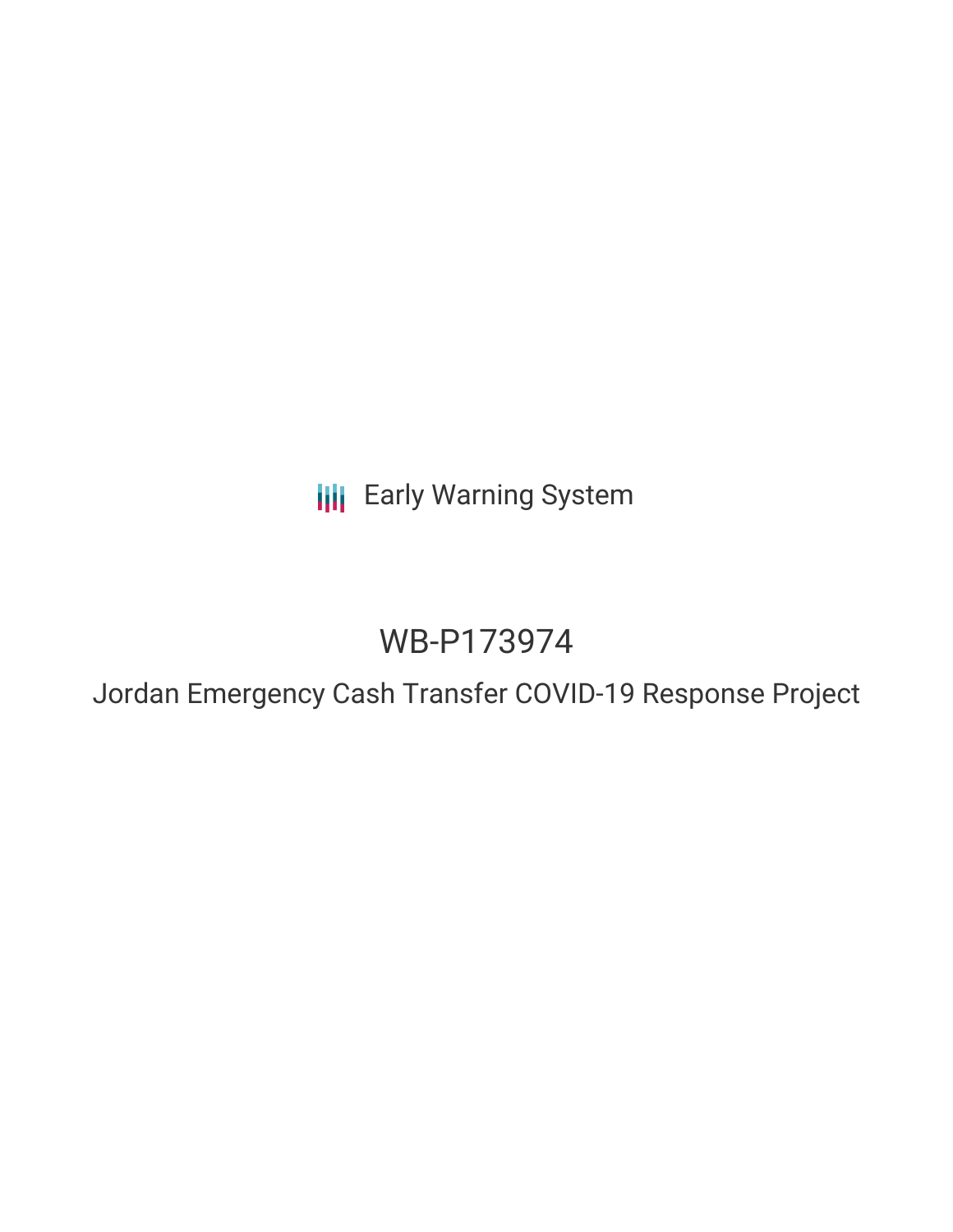

### **Quick Facts**

| <b>Countries</b>               | Jordan                                   |
|--------------------------------|------------------------------------------|
| <b>Financial Institutions</b>  | World Bank (WB)                          |
| <b>Status</b>                  | Approved                                 |
| <b>Bank Risk Rating</b>        | U                                        |
| <b>Voting Date</b>             | 2020-06-25                               |
| <b>Borrower</b>                | Government of Jordan                     |
| <b>Sectors</b>                 | Education and Health, Law and Government |
| <b>Investment Type(s)</b>      | Loan                                     |
| <b>Investment Amount (USD)</b> | \$350.00 million                         |
| <b>Loan Amount (USD)</b>       | \$350.00 million                         |
| <b>Project Cost (USD)</b>      | \$373.16 million                         |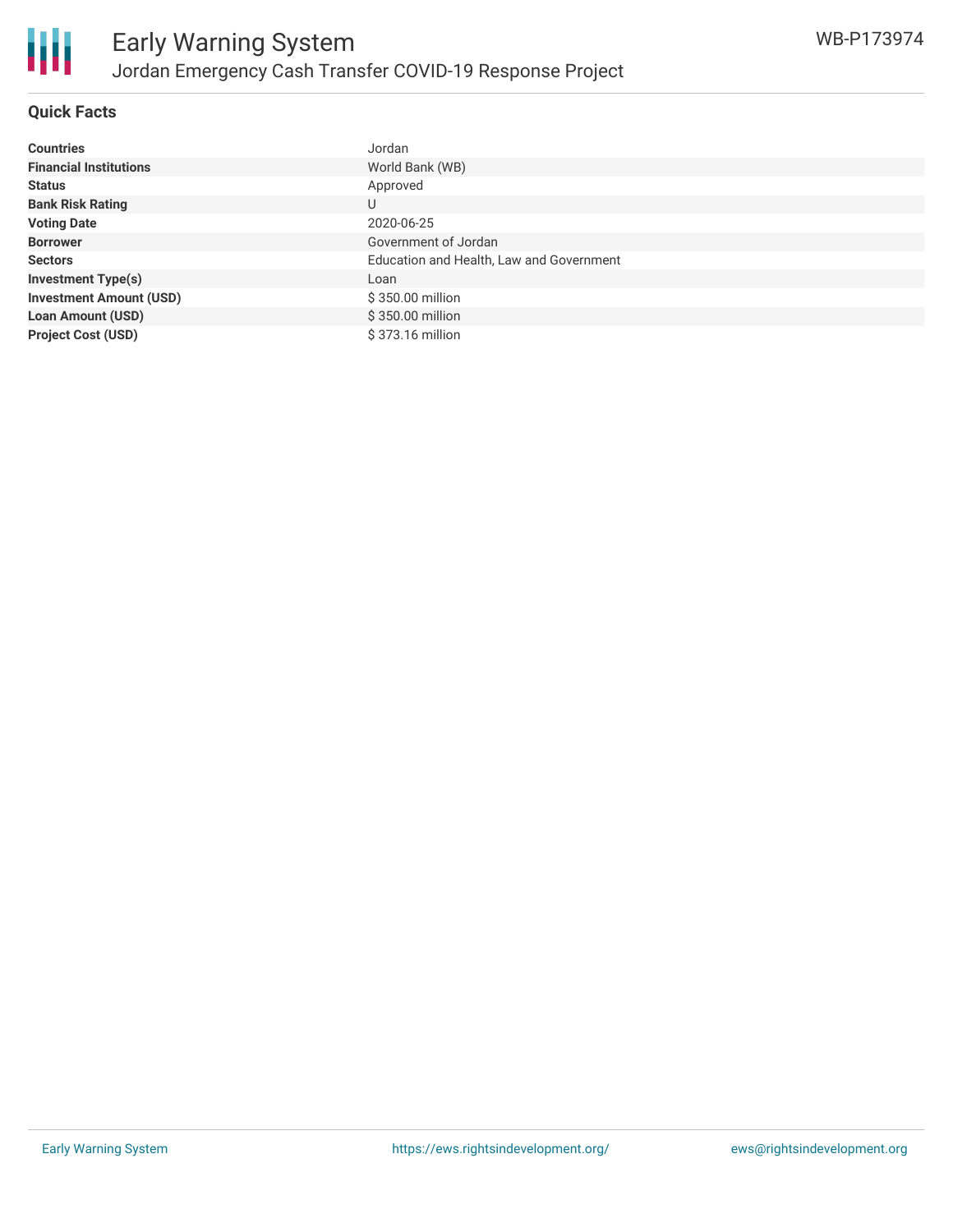

### **Project Description**

According to bank documents, the project aims to provide cash support to poor and vulnerable households affected by the COVID-19 pandemic in Jordan.

The World Bank has classified this project as having Substantial environmental and social risks.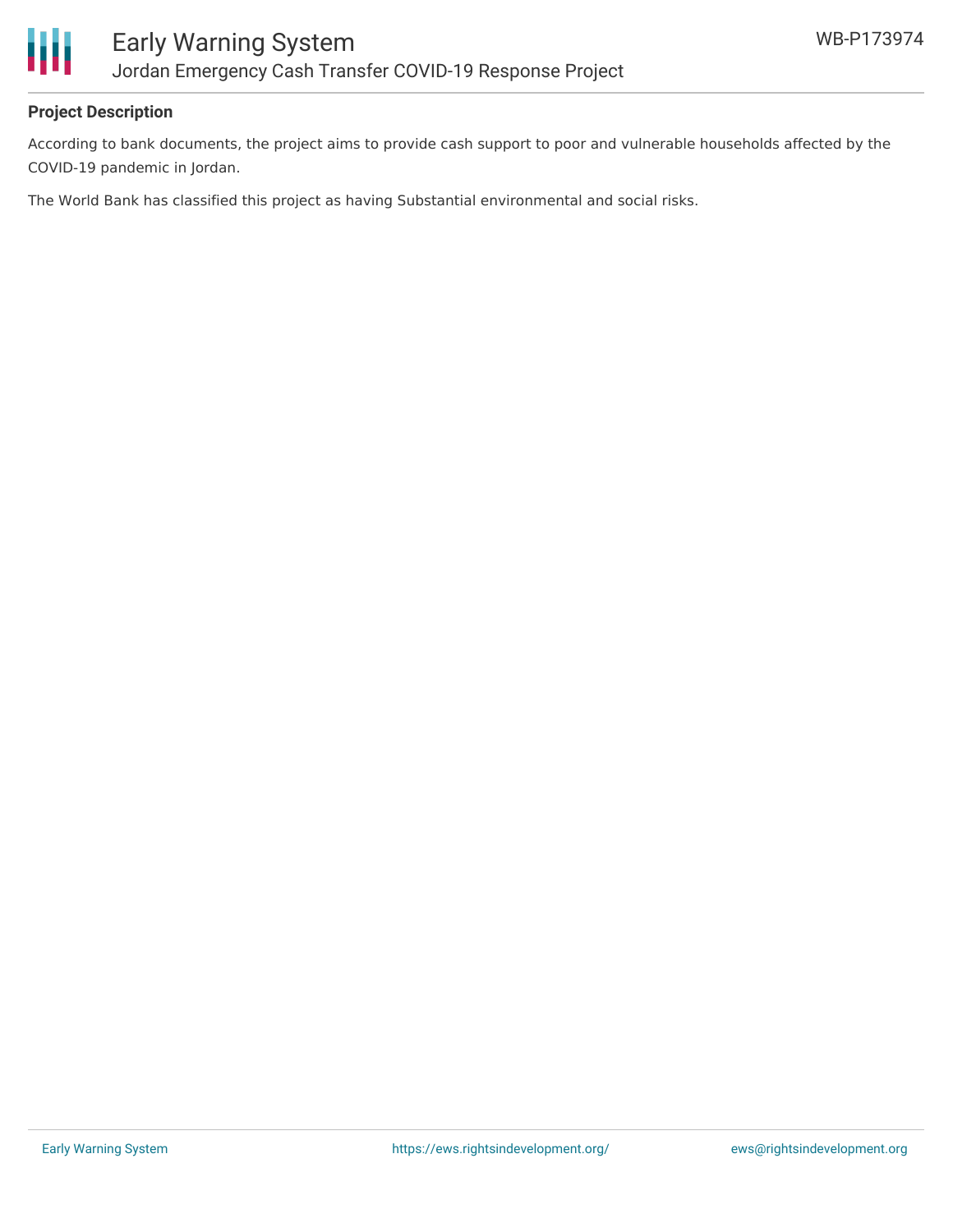

# Early Warning System Jordan Emergency Cash Transfer COVID-19 Response Project

## **Investment Description**

World Bank (WB)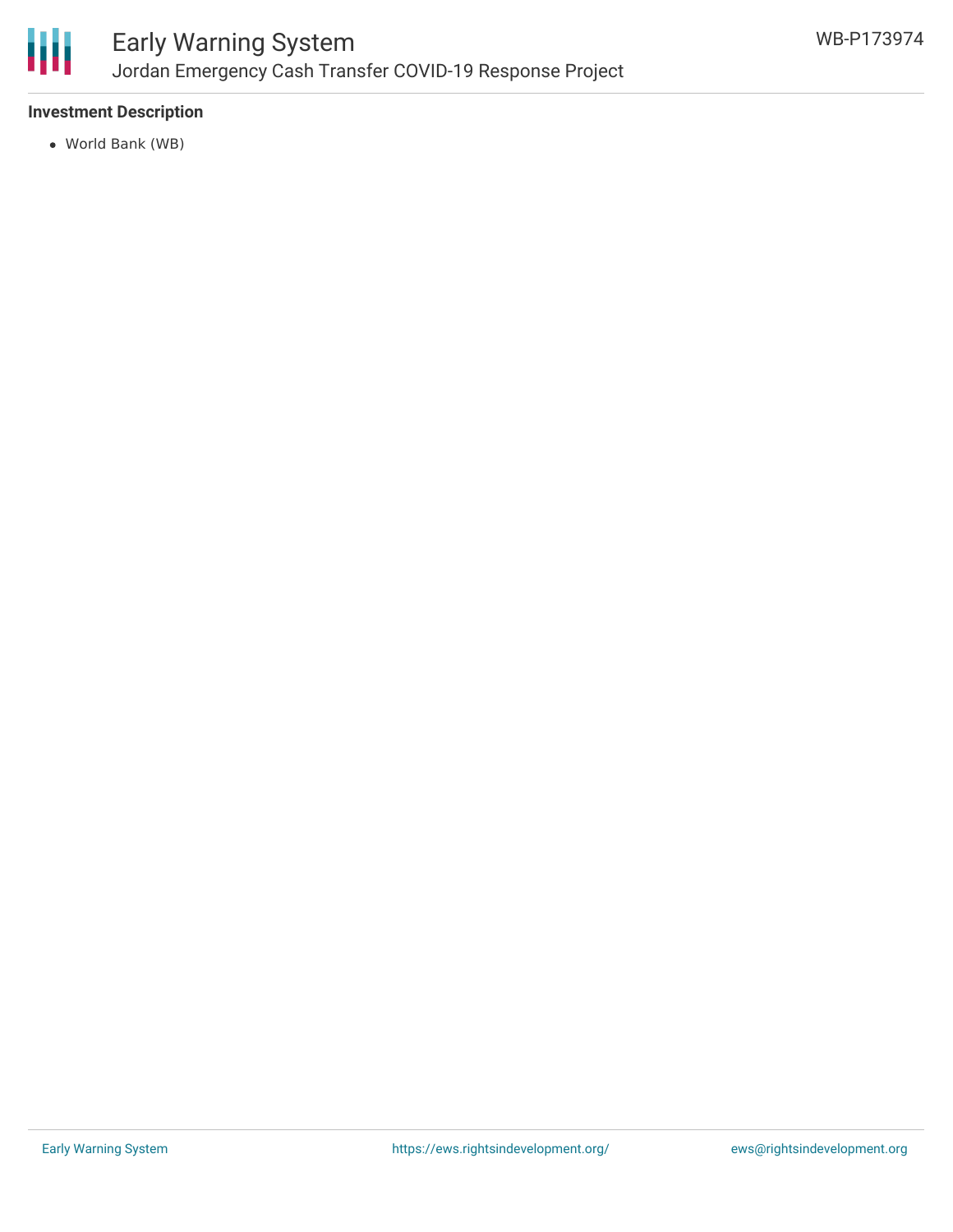

#### **Contact Information**

### **Borrower/Client: Ministry of Planning and International Cooperation (MOPIC)**

Zeina Toukan, Secretary General [zeina.toukan@mop.gov.jo](mailto:zeina.toukan@mop.gov.jo)

#### **Implementing Agency: National Aid Fund (NAF)**

Omar Mashaqbeh, Director General

[omar.m@NAF.GOV.JO](mailto:omar.m@NAF.GOV.JO)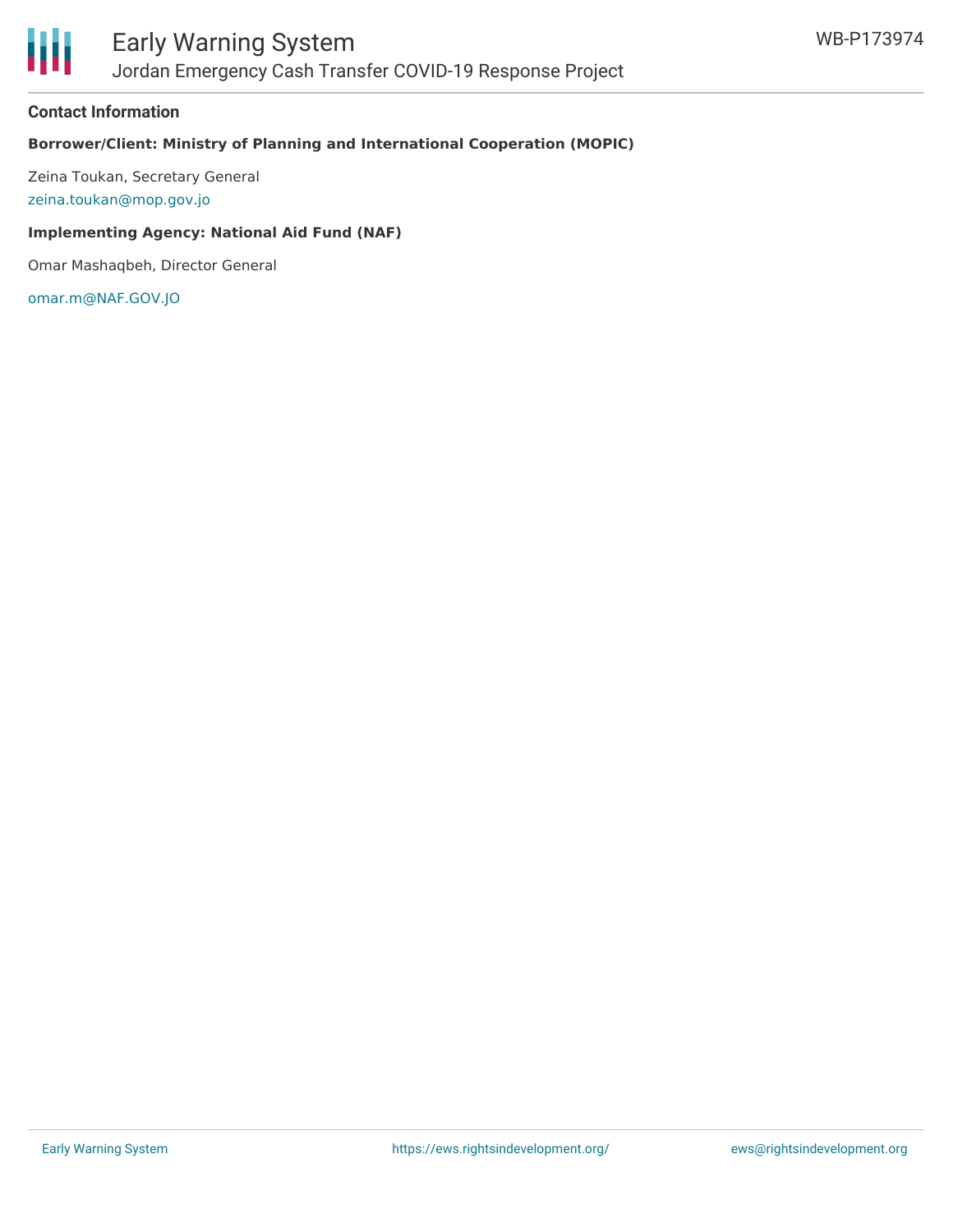

# Early Warning System

Jordan Emergency Cash Transfer COVID-19 Response Project

#### **Bank Documents**

- Appraisal [Environmental](https://ewsdata.rightsindevelopment.org/files/documents/74/WB-P173974.pdf) and Social Review Summary (ESRS) Jordan Emergency Cash Transfer COVID-19 R [Original Source]
- [Environmental](https://ewsdata.rightsindevelopment.org/files/documents/74/WB-P173974_FPLWJ5f.pdf) and Social Commitment Plan (ESCP) Jordan Emergency Cash Transfer COVID-19 Response P [Original Source]
- Project [Information](https://ewsdata.rightsindevelopment.org/files/documents/74/WB-P173974_apWxBLV.pdf) Document Jordan Emergency Cash Transfer COVID-19 Response Project P173974 [Original Source]
- Revised [Environmental](https://ewsdata.rightsindevelopment.org/files/documents/74/WB-P173974_co352qG.pdf) and Social Commitment Plan (ESCP) Jordan Emergency Cash Transfer COVID-19 Resp [Original Source]
- Revised Stakeholder [Engagement](https://ewsdata.rightsindevelopment.org/files/documents/74/WB-P173974_jMCEf0a.pdf) Plan (SEP) Jordan Emergency Cash Transfer COVID-19 Response Project ( [Original Source]
- Stakeholder [Engagement](https://ewsdata.rightsindevelopment.org/files/documents/74/WB-P173974_CPs8r2j.pdf) Plan (SEP) Jordan Emergency Cash Transfer COVID-19 Response Project P1739 [Original Source]